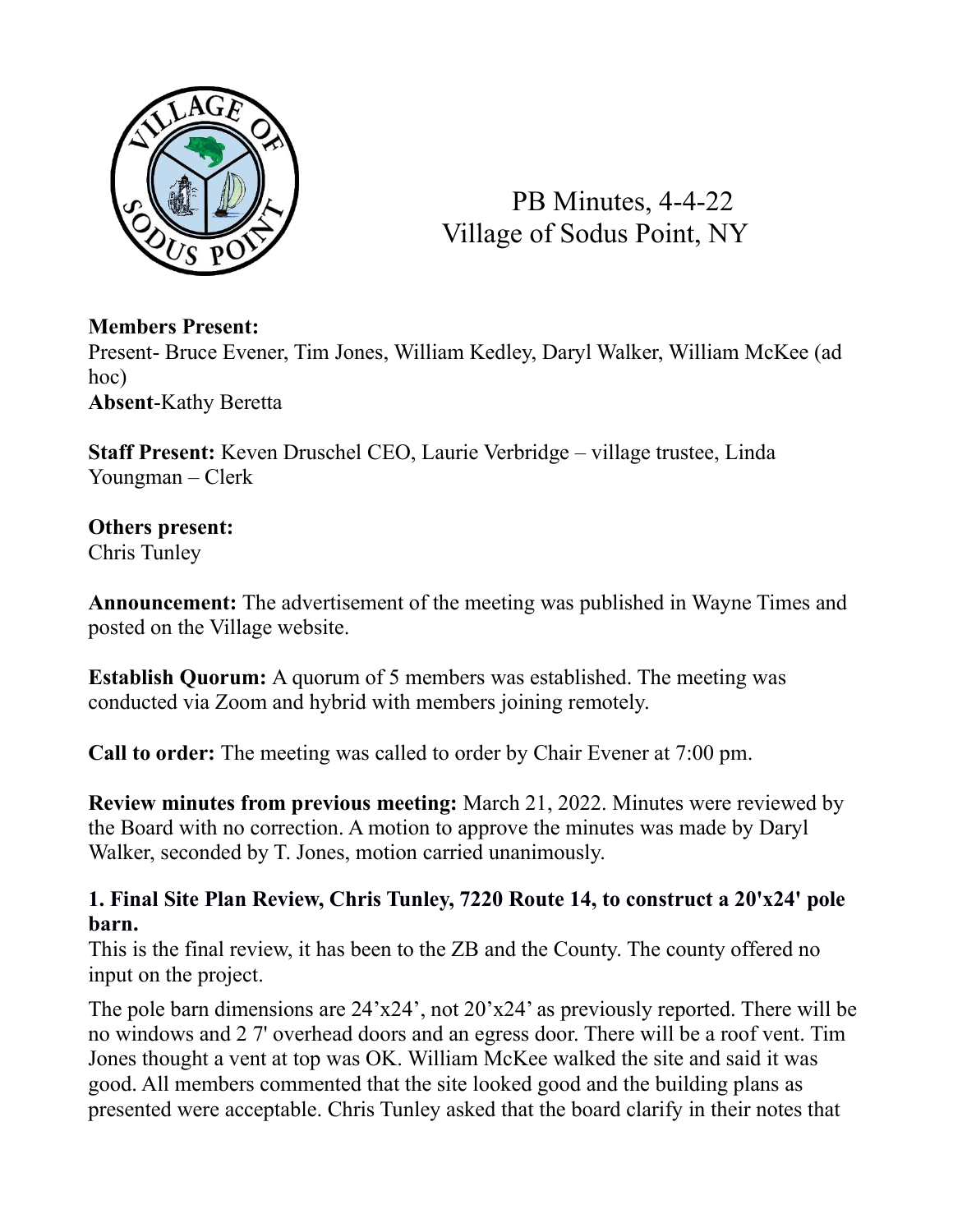the pole barn was to be 24'x24'. Tim Jones made the motion to approve the pole barn construction, William McKee seconded. All voting members approved.

Public comment - The Planning Board did not receive any other public comments on this site plan review.

# **2. Preliminary Site Plan, Fence Review, Daryl Walker, 7432 State Route 14, to construct a fence with 6' portions per plot drawing**

At 7:08, Daryl Walker gave a short presentation about the planned fence. He said it was a fence to be installed along with his neighbors as a 50-50 split. His neighbors have a VRBO rental and there is lots of traffic with their patio coming up to their yard. The fence would be 8'x16', 6' high privacy fence, to the breakwall already existing. Then, a wrought iron fence would be installed to the neighbor's breakwall. William McKee said the fence made sense and Tim Jones agreed. Laurie Verbridge agreed saying she approved of the fence.

The fence review was opened for public comments – no public comments were received.

Chair Evener read a listing of points from the Waterfront Assessment Form, WAF, which was completed and will be forwarded to the Zoning Board regarding consideration of the planned fence.

B. Kedley moved to approve the fence proposal and send it and the WAF to the zoning board. William McKee seconded the motion. All voting members approved forwarding the proposal to the zoning board.

### **Discussion on meeting in person or some hybrid in person/ZOOM for the next meeting.**

Our next regular scheduled meeting falls on the Monday after Easter (April 18 – Easter is April 17). This is a holiday for the village employees. Chair Evener suggested his personal inclination is to cancel meeting on Tuesday the 19<sup>th</sup> and meet on May 2, unless there is a compelling reason to meet sooner.

There was some discussion about doing hybrid or totally zoom meetings. The board members all agree to continue to do hybrid meetings for now. Laurie Verbridge noted that the governor and mayor will let us know about approval for hybrid meetings in the future.

Chair Evener said the next meeting would be May 2 at 7 pm.